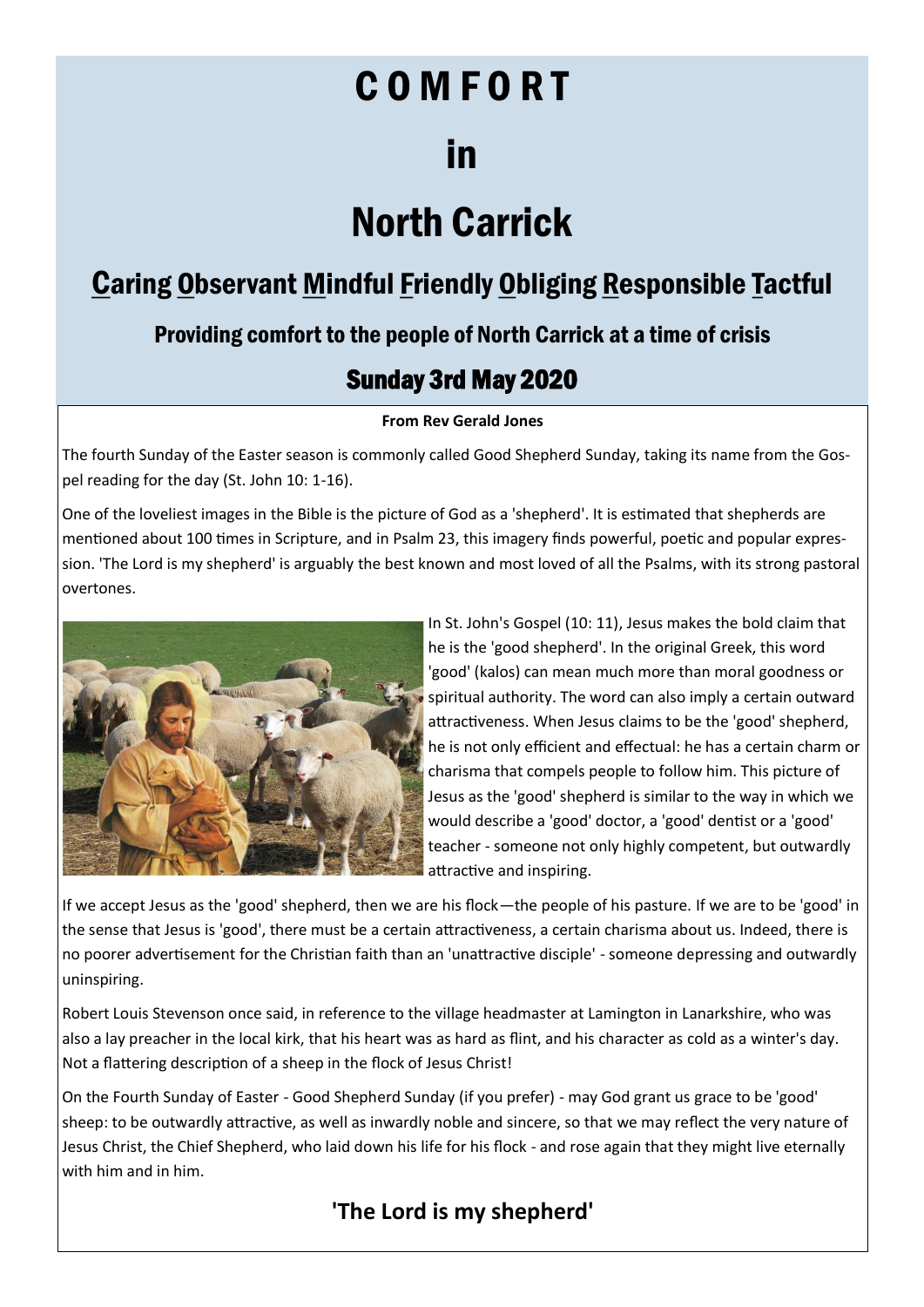## **From Lynne Rankin, session clerk at Maybole Parish Church Prayers by Rev Tina Kemp (slightly adapted)**

### *Prayer of approach and confession*

Lord God, You are our Saviour and king, our Master and friend, our Shepherd and guide. Wherever we go, You are with us. Wherever we stray, You seek us out. Whenever we call, You hear us.

You are our promise and our hope, our place of rest and peace, our security and our sureness. Whoever we are, You accept us. Whatever we do, You love us. Whenever we fall, You lift us up.



Lord God we come to You at this time from different places, different lives, different situations, with different concerns and different dreams. Yet we come as one, a people of shared faith in a God who shared all.

And so we praise You, Lord God, that You have risen from the dead to fulfil Your promise to all creation; we praise You that you have gifted us Your spirit as a companion and guide. We praise You that you have chosen us as Your people to build Your kingdom here on earth.

Gracious God, our path in life does not always lead us into quiet, calm places of caring and compassion for others. Our journey often takes us off the beaten track and into the difficult terrain of selfishness and anger. Our progress is often slowed by fear and anxiety. Yet You remain at our side, Lord, to comfort and provide, reminding us of Your promise that all is forgiven for all time.

And so we praise You, Lord, that you bless us anew each day with Your grace and goodness. That You open doors to fresh opportunities and that You lead us by the hand to a place we can call home.

May we be refreshed in our journey with You and with one another, that we might love You more and follow You more closely. In Jesus' name. Amen

**Blessing** - You are sought, seek peace. You are loved, love justice. You are protected, protect the weak. You are safe, save the lost. You are chosen, choose life.

#### **God's loving care**



Good Shepherd Sunday is very special for me this year, reminding me, just when I need it, of God's loving care, watching over us and protecting us. Sometimes we can be overwhelmed by life's difficulties and we momentarily lose any sense of God's presence. Yet God's ways of reaching out to us can be so simple, so often manifested in our everyday 24/7 experiences, that, unless we are careful, we miss seeing him.

In and around Maybole just now, there are lots of new lambs in the fields, getting used to the new life around them. In our own helplessness at times, we are like those little lambs, and watching them last week made me more aware than ever that we too are being watched and cared for. Sometimes, through a special memory, a smile from a stranger, an unexpected kindness from a neighbour or just standing and staring around us, we sense intuitively that God is close.

In these difficult times of isolation and restrictions for all of us, of bereavement and sorrow for many of us, God's eyes are ever watchful. If we pause for a moment and look around our little community in North Carrick, we see that God is very much in evidence in our families, friends and neighbours. **Ellen Hawkes**

"I CAN GUARANTEE THIS TRUTH: WHATEVER YOU DID FOR ONE OF **MY BROTHERS OR SISTERS,** NO MATTER HOW UNIMPORTANT THEY SEEMED, YOU DID FOR ME."

**Life as we know it may be changing but we do not walk alone.**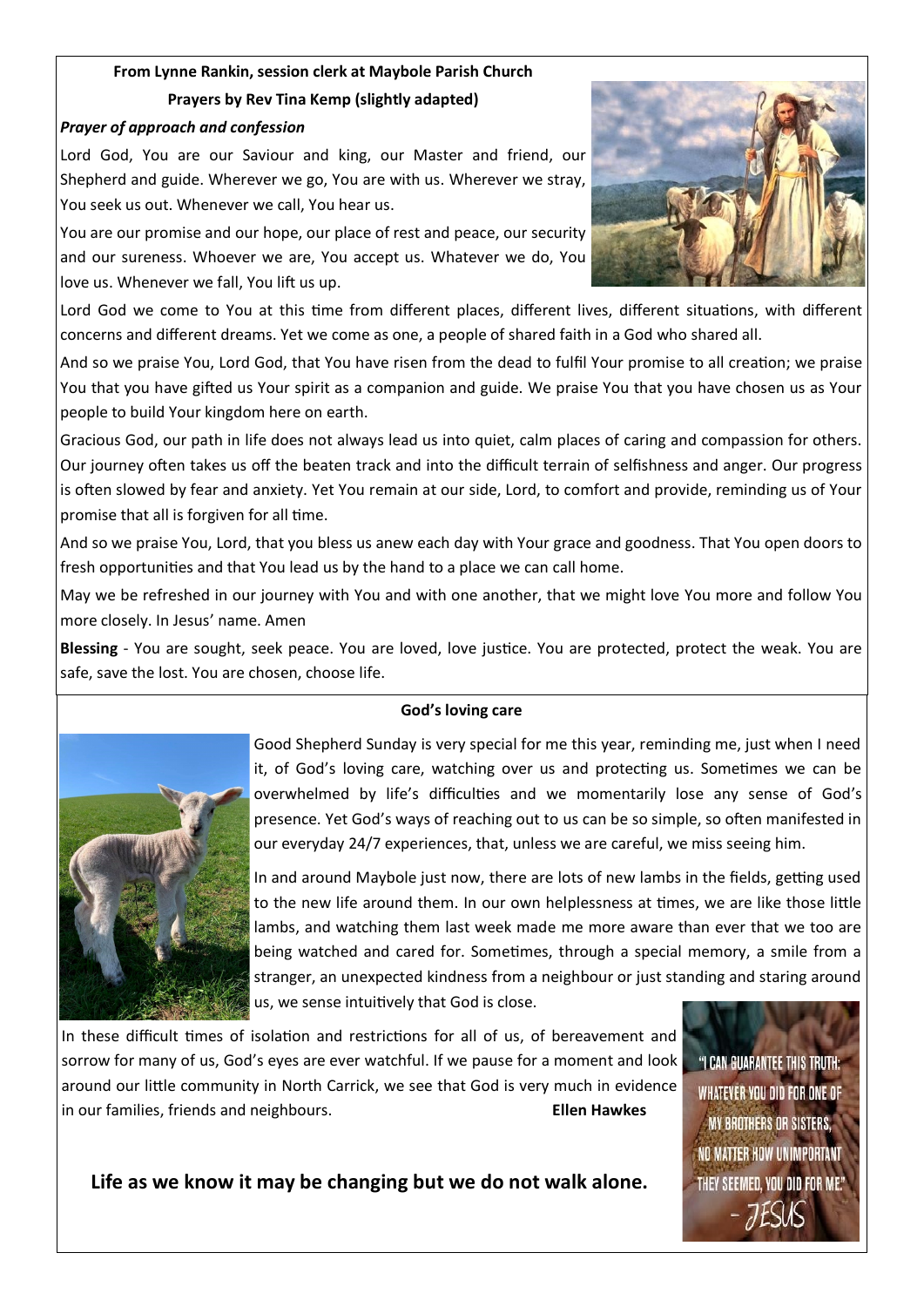

**Surely goodness and mercy shall follow me all the days of my life,**

**And I shall dwell in the house of the Lord my whole life long. Psalm 23 v 26**

The Easter season is a time of joy and hope when we are filled with the love of the Risen Lord and the courage of the Holy Spirit.

The readings and the Psalm speak of Christ, the Good Shepherd, who holds us close to Him, feeding us and sheltering us.

We are also reading the Acts of the Apostles, hearing about the beginnings of the Church, how the followers of Christ sought to model their lives on the teachings of Christ. Those early Christians sought to live a life totally different from the lives they had lived before.

We hear of a community built on equality, compassion and care, all things were held in common, the vulnerable were supported and all had a voice. They were filled with the joy of knowing the Risen Lord, carried His peace in their hearts and, filled with the Holy Spirit, sought to share the love and compassion of Christ with all.

It wasn't easy, they were reviled and persecuted, the world they knew had been upended but they walked with Christ and felt His love and care.

In many senses our world has been upended, there is uncertainty and fear and a longing for the familiar, all seems changed even our church life. But, alongside this unfamiliar change there has been much change for good, we have recaptured our sense of community, things that once were seen as important to us as individuals have given way to a realisation of how much we need each other, how important our friends and family are.

Instead of looking inward we are looking outward seeking the vulnerable, those in need whether spiritually, mentally or physically.

In many ways this time has made us better people, thinking less of ourselves and more of the needs of others. One year ago would we have seen much of the early church in our lives, possibly not, but today I think we are more in touch with our roots, what it means to be church. My prayer is, that when we have come through these times, we continue to hold those in need in front of us and to build on the wonderful community support networks that have grown up in this time of need.

People talk of 'returning' to normal, as the people of God in this place we must follow the example of the early Church, not looking back but constantly moving forward under the guidance of the Holy Spirit and filled with the love of God.

May Almighty God bless you and keep you safe. **Fr Jim, St Oswald's**

#### **All shall be well**

As lockdown continues and we adjust to a new way of living, the Church will soon be remembering someone who was no stranger to living in isolation. On 8th May, Julian of Norwich (1342 – c.1416) is commemorated, as it was on this day at the age of thirty and thought to be dying, she experienced a series of visions revealing the love of God. Julian recovered and the visions had such an effect on her that she felt she had to write about them for others to read - 'Revelations of Divine Love'.

Julian was an anchoress and lived a religious life of prayer, confined to one room attached to a church, with only three windows: one for a maid to pass in food and water and take away waste; one looking into the church so she could take part in the celebration of the Eucharist; and one that looked outside.



The writings of Julian are so remarkable because they are the earliest surviving that are written in English by a woman and because of the way in which she describes her experience of God. Her account is of a God of compassion and unconditional love who comforts her in her time of trial and results in her most famous words: "All shall be well, and all shall be well, and all manner of things shall be well." Words so encouraging to us, for they are not an empty platitude, but come from the experience of someone who suffered and encountered the love of God.

You can learn more about Julian in the documentary, 'The Search for the Lost Manuscript: Julian of Norwich', available on BBC iPlayer. **Matthew Wyllie, St Oswald's Episcopal Church E: secretary@stoswaldsmaybole.org.uk M: 07540 132 333**